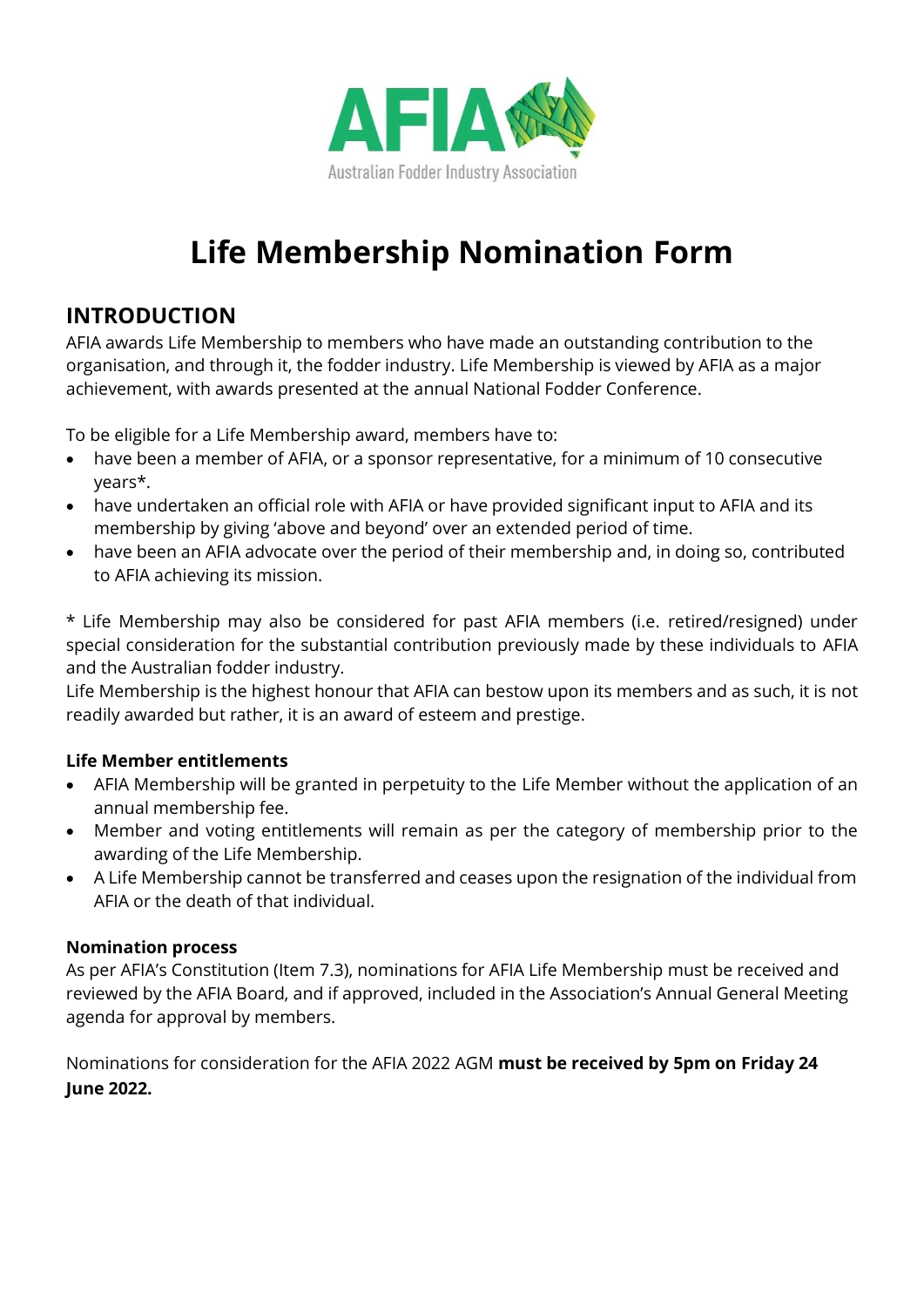## **APPLICATION FORM**

| STEP ONE: Please complete the following information about yourself and the nominee. |  |  |  |  |
|-------------------------------------------------------------------------------------|--|--|--|--|
| <b>YOUR DETAILS</b>                                                                 |  |  |  |  |
|                                                                                     |  |  |  |  |
| Full name:                                                                          |  |  |  |  |
|                                                                                     |  |  |  |  |
| Address:                                                                            |  |  |  |  |
|                                                                                     |  |  |  |  |
|                                                                                     |  |  |  |  |
|                                                                                     |  |  |  |  |
| Telephone:                                                                          |  |  |  |  |
|                                                                                     |  |  |  |  |
| Email:                                                                              |  |  |  |  |
| AFIA member number:                                                                 |  |  |  |  |
|                                                                                     |  |  |  |  |

#### NOMINEE DETAILS

| Full name:          |  |
|---------------------|--|
| Address:            |  |
|                     |  |
| Telephone:          |  |
| Email:              |  |
| AFIA member number: |  |

#### **NOMINEE'S FODDER INDUSTRY CONTRIBUTION**

Please detail the nominee's contribution to the Australian fodder industry and explain why you believe the nominee should be awarded an Australian Fodder Industry Association (AFIA) Life Membership.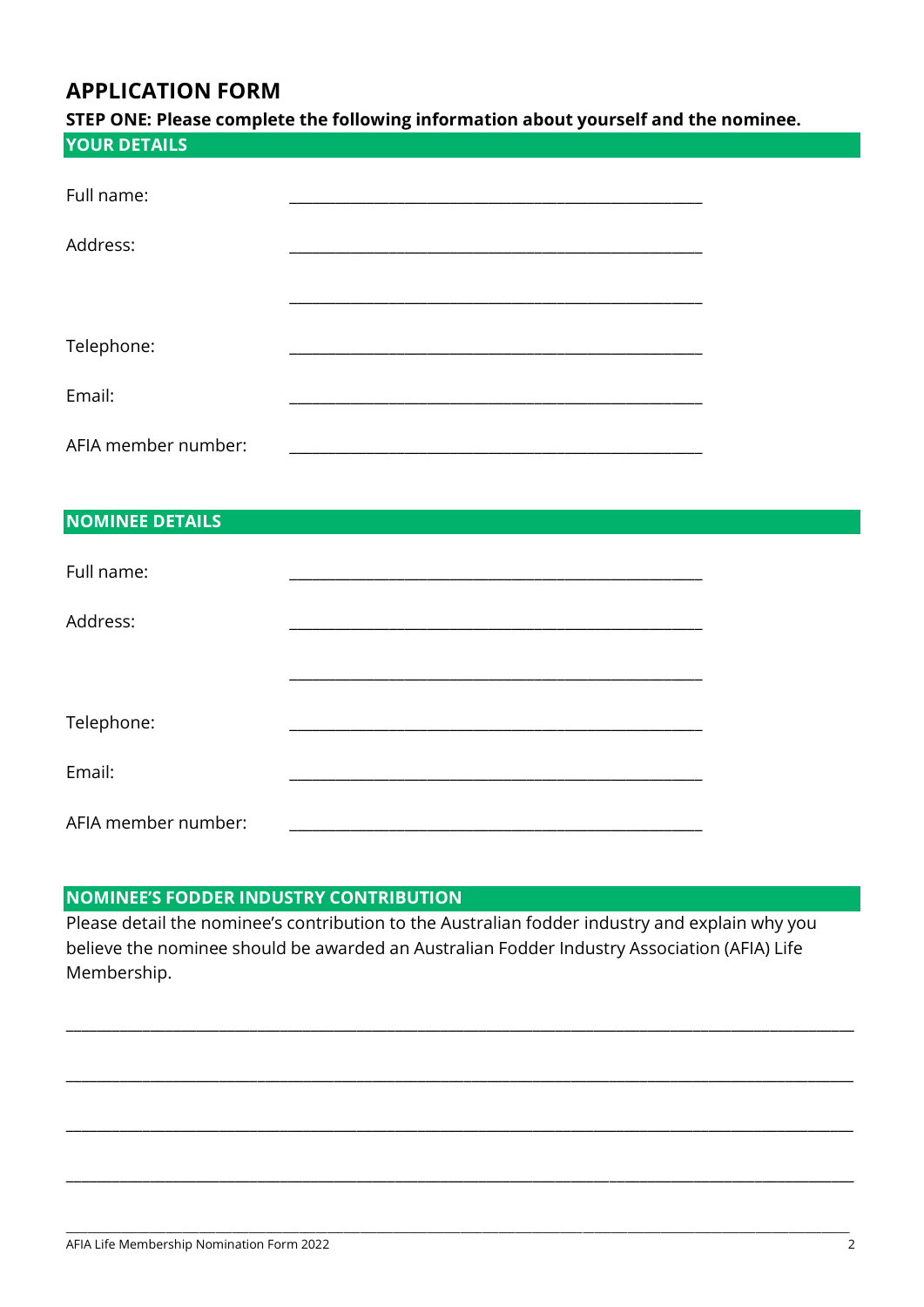Please provide three words that best sum-up the nominee:

STEP TWO: Please ensure this form is signed and dated by you, and by another person (not the nominee), who supports the nomination.

**SIGNATURES** 

| Your signature (as nominator) | Date |  |
|-------------------------------|------|--|
| Signature of a supporter      | Date |  |

STEP THREE: Once complete, please submit this form via email, accompanied by a photograph of the nominee (preferably a passport size, head shot of the nominee) to secretary@afia.org.au. (Please note applications not fully completed, or received without a photograph, will not be processed).